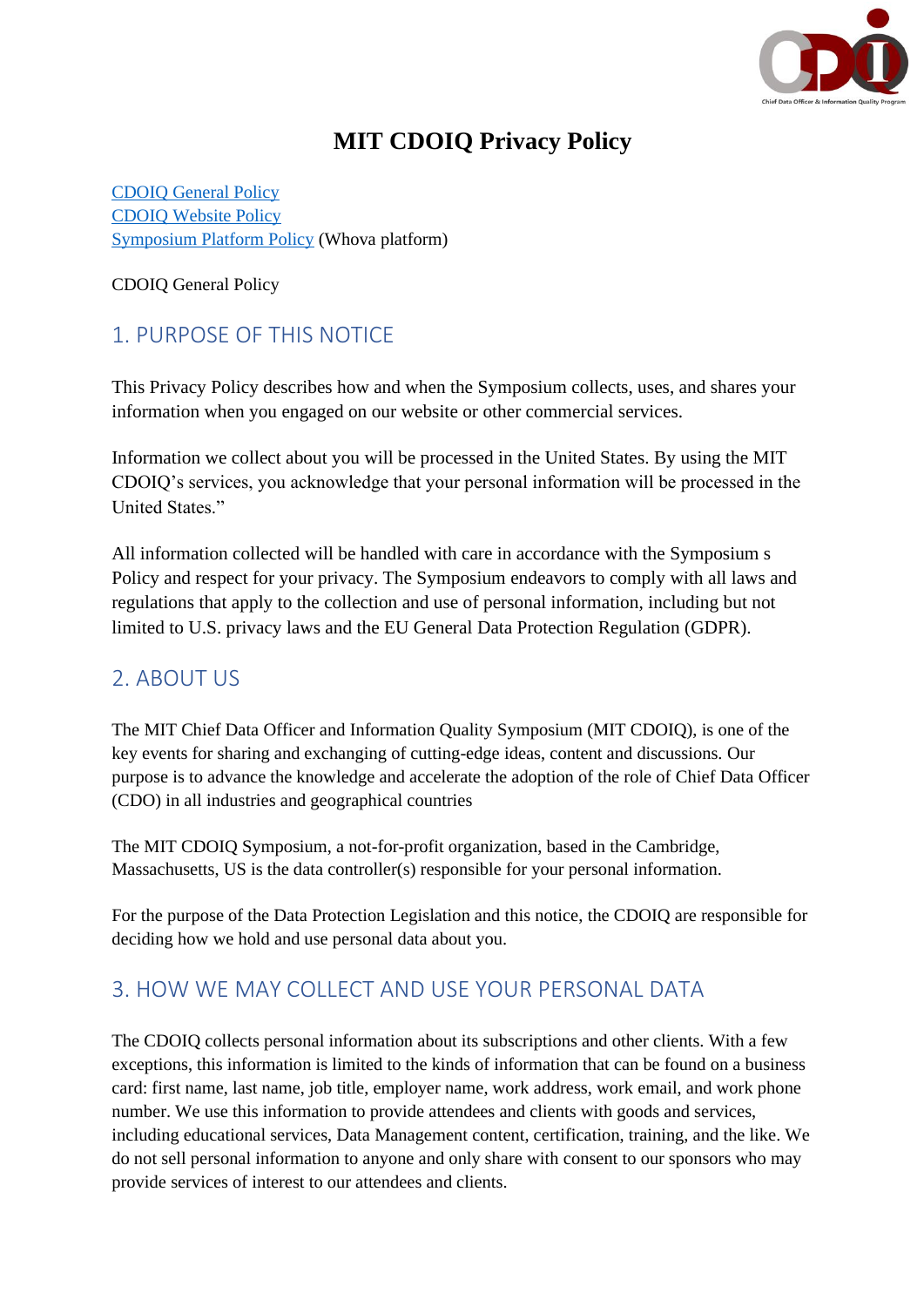

### Personal information you give to us:

#### A. **Subscriptions**

- When you become an CDOIQ attendee, we collect information about you including but not limited to your name, your employer's name, your work address (including your country location), and your email address. We may also collect your personal email address, a personal mailing address, and a mobile phone number. We ask members to voluntarily provide additional information in their attendee profile, such as information about their educational background, number of years in experience, and related personal data all from their BIO.
- We process your personal information for subscription administration, to deliver benefits to you, and to inform you of CDOIQ -related events, content, and other benefits or opportunities associated with your CDOIQ subscription. The CDOIQ may also use this information to help the CDOIQ understand our attendees needs and interests to better tailor our products and services to meet your needs.
- The CDOIQ relies on fulfillment of contract as the lawful basis under GDPR Article 6 for processing members' personal information.

#### B. **Live events**

- The CDOIQ hosts many live, in-person events throughout the year. If you register for one of our events and you are an attendee, we will access the information in your attendee account to provide you with information associated with the event. You may be asked to provide more information when signing up for an event than is found in your CDOIQ profile
- If you are a presenter at one of our events, we may also make and store a recording of your voice and likeness in certain instances. The CDOIQ relies on a legitimate interest basis for collecting, storing and processing this information.
- You will have the option to download the "CDOIQ Events App" to help you navigate the conference and plan your schedule. The CDOIQ has engaged a cloud service provider (Whova) to host the CDOIQ Events App, which will allow conference attendees to view the event program, including any last-minute updates to sessions, speaker biographies, and venue navigation. In order to access the CDOIQ Events App, conference attendees must download the app on their mobile device or access the program on Whova event-specific webpage. More information about Whova privacy practices is available in its global privacy notice [linked here.](https://whova.com/privacy/)
- The CDOIQ may also allow sponsors, co-sponsors and/or exhibitors to send you material by email. If you do not wish to have your information included in an attendee list or to receive information from sponsors, co-sponsors and/or exhibitors, you can express your preferences when you register for events or you may contact the CDOIQ directly at [CDOIQDataController@MIT.EDU.](mailto:CDOIQDataController@MIT.EDU)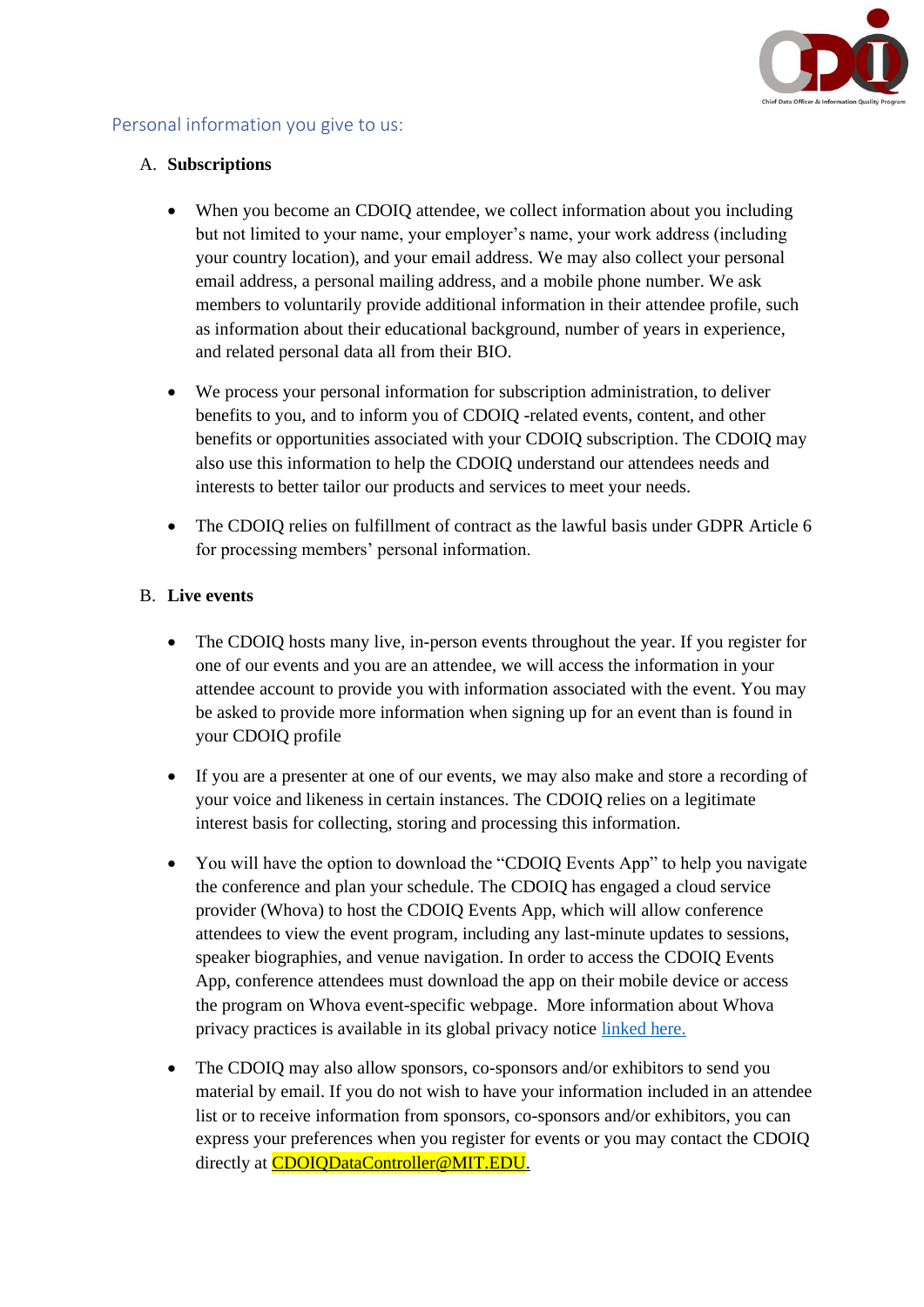

Sharing your personal information with a sponsor allows you to receive the content for free. We do give attendees a choice not to receive marketing messages from the sponsor or from the CDOIQ.

### C. **Web conferences**

The CDOIQ offers several web conferences throughout the year. Many of our web conferences are free. CDOIQ also offers web conferences that are co-sponsored by the CDOIQ and its corporate partners and these conferences are often free to everyone because of the co-sponsor's underwriting. This means that when you register for a co-sponsored web conference, you will be providing your registration information to both the CDOIQ and the applicable co-sponsor. All CDOIQ web conference co-sponsors must agree to follow applicable privacy and data protection laws.

### D. **Publications & Newsletters**

The CDOIQ from time to time sends research surveys to subscribers of the CDOIQ. By subscribing to the CDOIQ, you agree to receive these survey requests occasionally. You are under no obligation to take the surveys.

The CDOIQ uses a third-party email service provider (Constant Contact) to manage our subscriptions. The CDOIQ uses this information to better understand what information is of interest to its subscribers so it can produce more of that information for them. Constant Contact does not use or sell this information.

The CDOIQ uses Google Analytics to track how often people gain access to or read our content. We use this information in the aggregate to understand what content our members find useful or interesting, so we can produce the most valuable content to meet your needs.

The CDOIQ offers a great deal of content for our attendees, however some content is provided by others, which we often link to from our website. You may find these links lead to you our partners websites. At these times, you will be leaving the CDOIQ website. The CDOIQ is not responsible or liable for content provided by these third-party websites or personal information they may happen to gather from you.

You may manage your CDOIQ subscriptions by subscribing or unsubscribing at any time.

If you have any difficulties managing your email or other communication preferences with the CDOIQ, please contact us at **[CDOIQDataController@MIT.EDU](mailto:CDOIQDataController@MIT.EDU)**.

### E. **Training**

If you participate in CDOIQ training, you may sign up directly through CDOIQ. You may, alternatively, sign up for training  $-$  or be signed up for training  $-$  by or through a third party, or your own employer. We may use independent contractors to conduct some of the training and third parties to provide the training venue. Your personal information will be stored in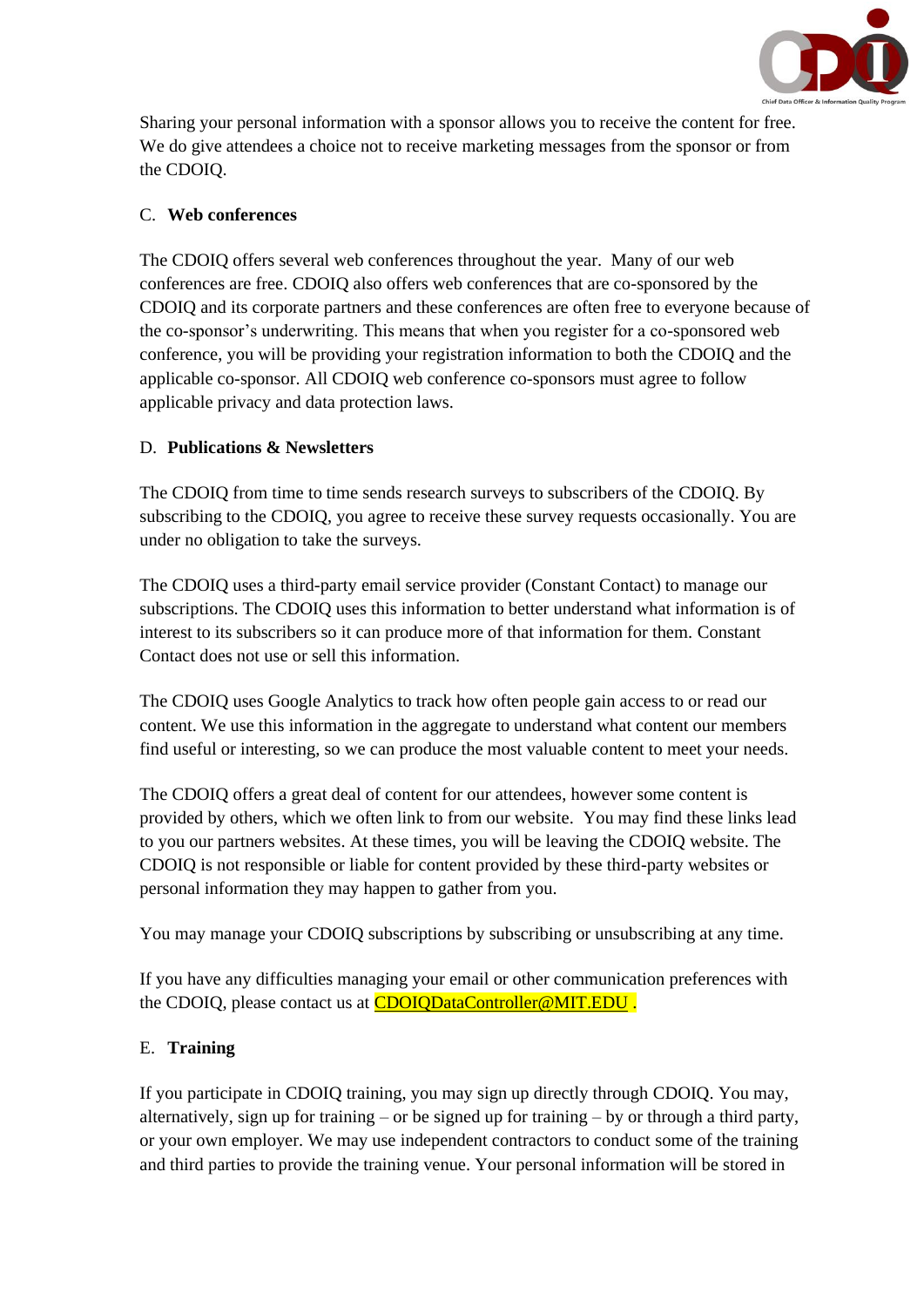

our database (hosted by a cloud service provider) and may also be shared with our training partners, trainers, and/or the venue hosting the event (to verify your identity when you arrive). The CDOIQ training partners, trainers, and data transfer hosts have agreed not to share your information with others and not to use your personal information other than to provide you with CDOIQ products and services. The CDOIQ relies on fulfillment of a contract to process personal data associated with providing training services.

### F. **Your correspondence with the CDOIQ**

If you correspond with us by email, the postal service, or other form of communication, we may retain such correspondence and the information contained in it and use it to respond to your inquiry; As always, if you wish to have the CDOIQ "erase" your personal information or otherwise refrain from communicating with you, please contact us at [CDOIQDataController@MIT.EDU](mailto:CDOIQDataController@MIT.EDU) .

Note: if you ask the CDOIQ not to contact you by email at a certain email address, the CDOIQ will retain a copy of that email address on its "master do not send" list in order to comply with your no-contact request.

The CDOIQ has a legitimate interest in maintaining personal information of those who communicate voluntarily with the CDOIQ.

### G. **Purposes for processing your data**

The CDOIQ processes your data to provide you with the goods or services you have requested or purchased from us. We use this information to refine our goods and services to better tailor them to your needs and to communicate with you about other services the CDOIQ offers that may assist you in your career or otherwise help you do your job as a data management professional. Sometimes the CDOIQ has a legitimate interest in processing data to better understand the needs, concerns, and interests of CDOIQ attendees and customers so the CDOIQ can operate optimally as an association and as a business. And sometimes, the CDOIQ relies upon your consent, in which case we will keep a record of it and honor your choices.

In some circumstances we may anonymize or pseudonymize the personal data so that it can no longer be associated with you, in which case we may use it without further notice to you. *For example; publishing summary level statistics about participant characteristics, locations, and conference activities.*

### H. **Payment card information**

You may choose to purchase goods or services from the CDOIQ using a payment card. Typically, payment card information is provided directly by users, via the CDOIQ website, into the PCI/DSS-compliant payment processing service to which the CDOIQ subscribes, and the CDOIQ does not, itself, process or store the card information. Occasionally, members or customers ask CDOIQ employees to, on their behalf, enter payment card information into the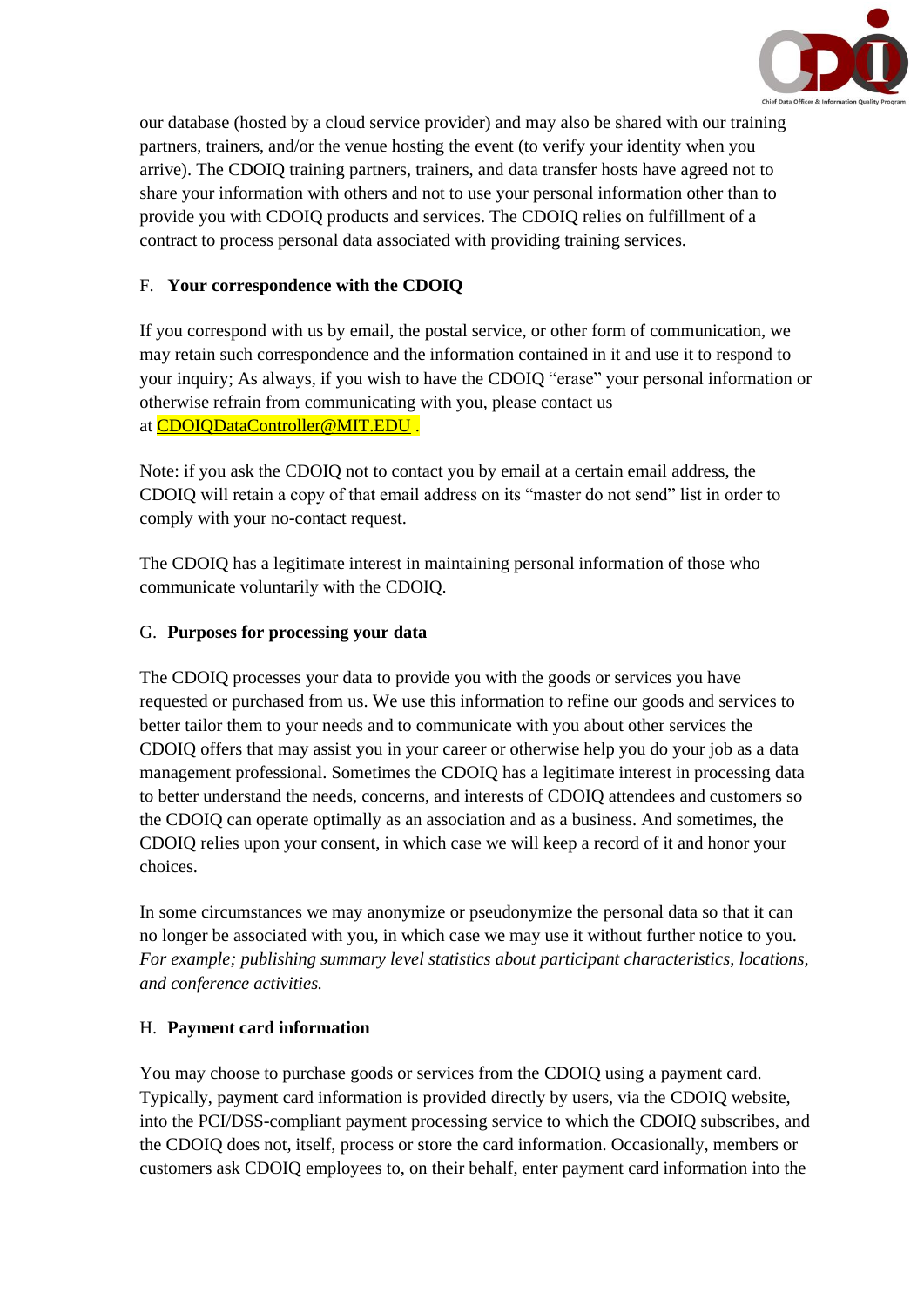

PCI/DSS-compliant payment processing service to which the CDOIQ subscribes. We strongly encourage you not to submit this information by email. When CDOIQ employees receive payment card information from customers or members by email, fax, phone, or mail, it is entered as instructed and then deleted or destroyed.

### 1. **Personal information we get from third parties**

From time to time, the CDOIQ receives personal information about individuals from third parties. We may also collect your personal data from a third-party website (e.g., LinkedIn) if you fill out a form on that site requesting content from or registering for an event with the CDOIQ.

### 2. **Information Automatically Collected Using Tracking Technologies**

## 4. LEGAL BASES FOR PROCESSING

We may process your personal data for purposes necessary for

- The performance of our contract with you OR your employer OR our clients and to comply with our legal obligations, include processing your personal data where you are an employee, subcontractor, supplier or customer of our client.
- Provided that those interests do not override any of your own interests, rights and freedoms which require the protection of personal data.
- We may process your personal data for certain additional purposes and ways with your freely given consent. For example, marketing and data disclosure purposes that are not covered by another legal basis.

Please note that we may process your personal data for more than one lawful basis depending on the specific purpose for which we are using your data. You can withdraw the consent for such a purpose at any time.

### **Change of purpose**

Where we need to use your personal data for another reason, other than for the purpose for which we collected it, we will only use your personal data where that reason is compatible with the original purpose.

Should it be necessary to use your personal data for a new purpose, we will notify you and communicate the legal basis which allows us to do so before starting any new processing.

### 5. DATA RETENTION

The CDOIQ retains data for the duration of the attendee's business relationship based on the four areas identified below for a period of time thereafter to allow members to recover accounts if they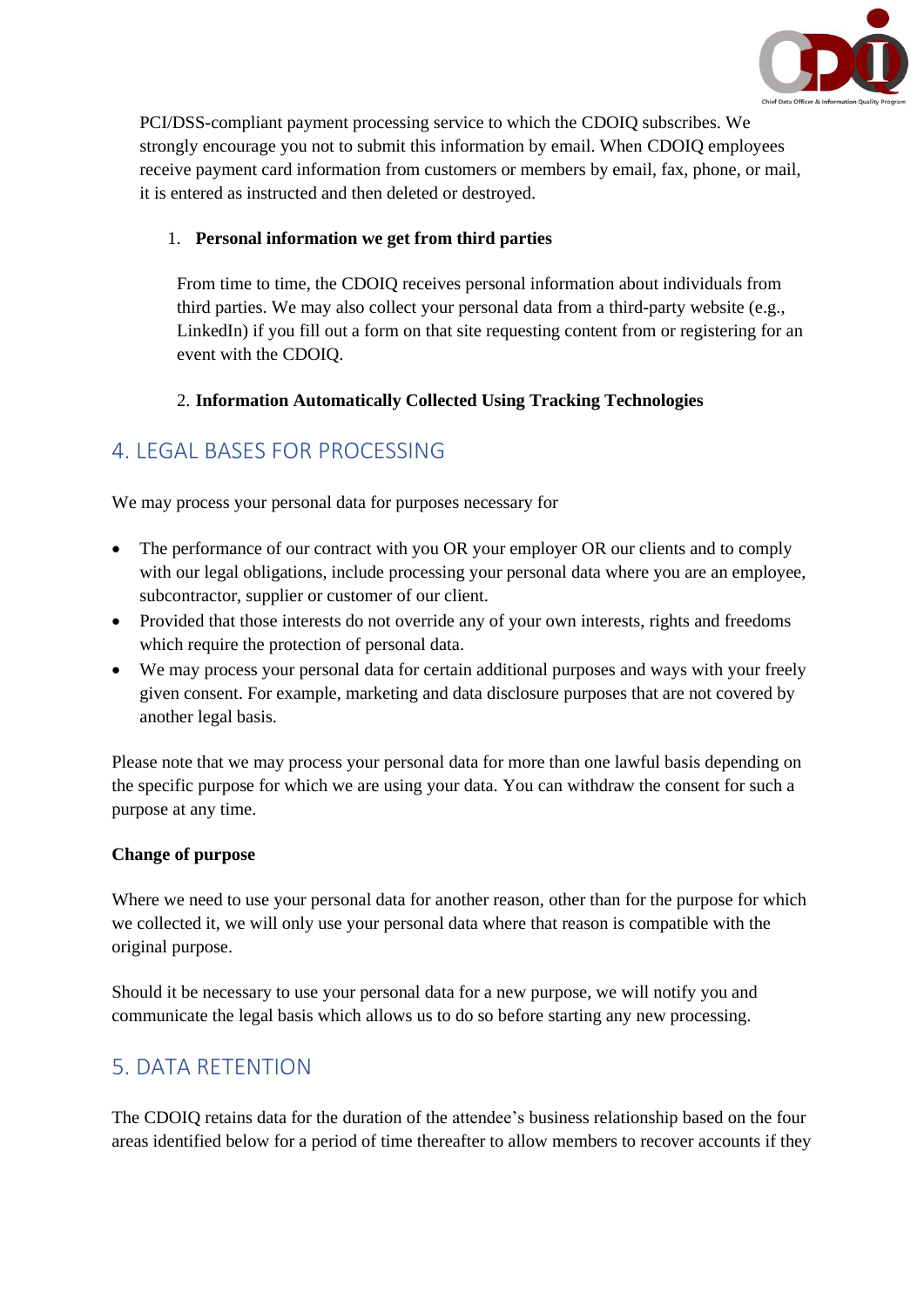

decide to renew, to analyze the data for CDOIQ own operations, and for historical and archiving purposes associated with CDOIQ history as a subscription association.

- Subscription data
- Event content
- Event data
	- o As mentioned, the CDOIQ leverages both Whova and Web Conference technology for camera recordings from on-premises and virtual events. By attending the web conference, you are agreeing to being recorded. Event Data is stored in Whova by default for 3 months. All session recordings are posted to the CDOIQ YouTube channel with speaker's permissions.
- Research data
	- o All presentations, recordings and other similar materials created by the CDOIQ have "permanent usage rights", and will be kept forever. They can be removed from public access due to reasonable grounds and request by data subjects

For more information on where and how long your personal data is stored, and for more information on your rights of erasure and portability, please contact the CDOIQ's data protection officer at [CDOIQDataController@MIT.EDU](mailto:CDOIQDataController@MIT.EDU)

## 6. DATA SHARING

### **Why might you share my personal data with third parties?**

We will share your personal data with third parties where we are required by law, where it is necessary to administer the relationship between us or where we have another legitimate interest in doing so. In addition, we will also be sharing data with our sponsors based on our contractual obligations

In addition, we will ask your consent to share your personal data with other third parties.

### **Which third-party service providers process my personal data?**

"Third parties" includes third-party service providers such as Whova, and or zoom, and other partners such as sponsors within our network. The following activities are carried out by thirdparty service providers: IT and cloud services, professional advisory services, and administration services.

All of our third-party service providers are required to take reasonable and appropriate security measures to protect your personal data. We only permit our third-party service providers to process your personal data for specified purposes and in accordance with our instructions.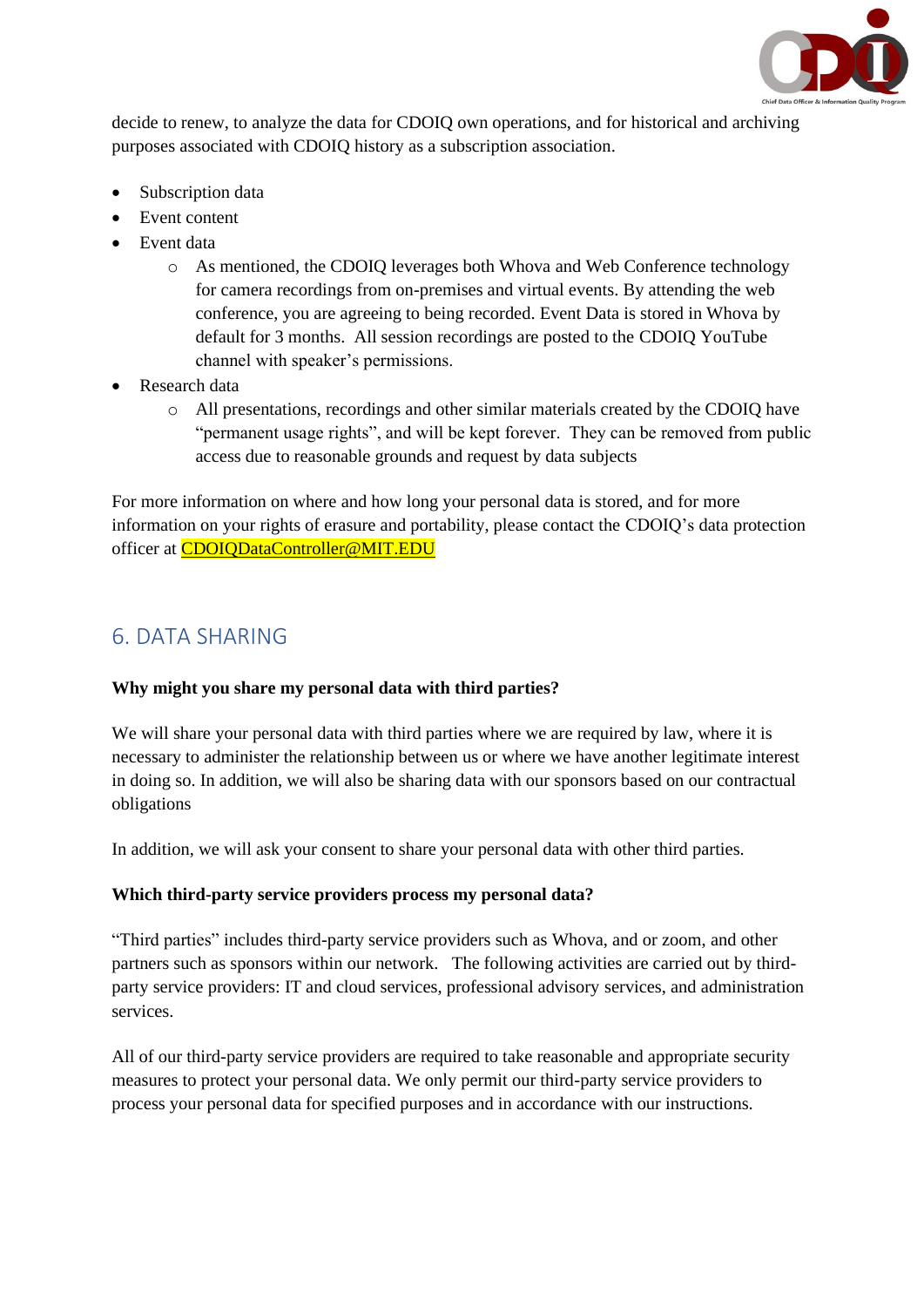

# 7. DATA SECURITY

We have put in place reasonable and appropriate security measures to prevent your personal data from being accidentally lost, used or accessed in an unauthorized way, altered or disclosed. In addition, we limit access to your personal data to those employees, agents, contractors and other third parties who have a business need to know. They will only process your personal data on our instructions and they are subject to a duty of confidentiality.

We have put in place procedures to deal with any suspected data security breach and will notify you and any applicable regulator of a suspected breach where we are legally required to do so.

# 8. RIGHTS OF ACCESS, CORRECTION, ERASURE, AND RESTRICTION

### **Your duty to inform us of changes**

It is important that the personal data we hold about you is accurate and current. Should your personal information change, please notify us of any changes of which we need to be made aware by contacting us, using the contact details below.

### **Your rights in connection with personal data**

Under certain circumstances, you have the right to:

- Request access to your personal data. This enables you to receive details of the personal data we hold about you and to check that we are processing it lawfully.
- Request correction of the personal data that we hold about you.
- Request erasure of your personal data. This enables you to ask us to delete or remove personal data where there is no good reason for us continuing to process it. You also have the right to ask us to delete or remove your personal data where you have exercised your right to object to processing (see below).
- Object to processing of your personal data where we are relying on a legitimate interest (or those of a third party) and there is something about your particular situation which makes you want to object to processing on this basis. You also have the right to object where we are processing your personal information for direct marketing purposes.
- Request the restriction of processing of your personal data. This enables you to ask us to suspend the processing of personal data about you, for example if you want us to establish its accuracy or the reason for processing it.
- Request the export of your personal data if the processing is based on consent or contract.
- Right to withdraw content. In the limited circumstances where you may have provided your consent to the collection, processing and transfer of your personal data for a specific purpose (for example, in relation to direct marketing that you have indicated you would like to receive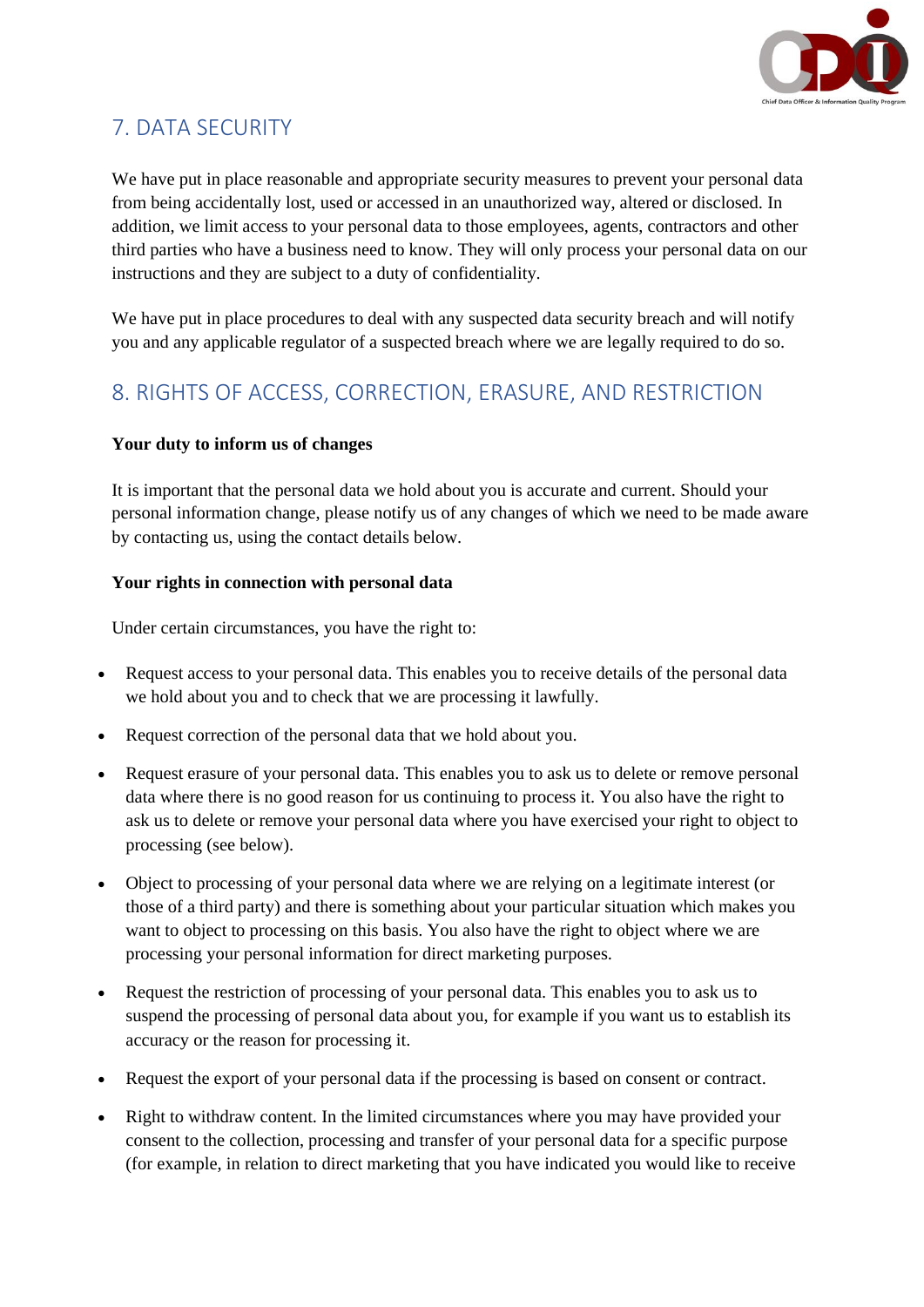

from us), you have the right to withdraw your consent for that specific processing at any time. To withdraw your consent, please email our data protection point of contact at [CDOIQDataController@MIT.EDU](mailto:CDOIQDataController@MIT.EDU)

Once we have received notification that you have withdrawn your consent, we will no longer process your personal information (personal data) for the purpose or purposes you originally agreed to, unless we have another legitimate basis for doing so in law.

#### **How to use the rights**

If you want to exercise any of the above rights, please email our data protection point of contact [CDOIQDataController@MIT.EDU](mailto:CDOIQDataController@MIT.EDU)

You will not have to pay a fee to access your personal data (or to exercise any of the other rights). However, we may charge a reasonable fee if your request for access is clearly unfounded or excessive. Alternatively, we may refuse to comply with the request in such circumstances.

We may need to request specific information from you to help us confirm your identity and ensure your right to access the information (or to exercise any of your other rights). This is another appropriate security measure to ensure that personal information is not disclosed to any person who has no right to receive it.

## 9. CHANGES TO THIS NOTICE

Any changes we may make to our privacy notice will be updated on our website at cdoiq2022.org.

This privacy notice was last updated on November 19, 2021.

### 10. CONTACT US

If you have any questions regarding this notice or if you would like to speak to us about the manner in which we process your personal data, please email Data Controller at [CDOIQDataController@MIT.EDU](mailto:CDOIQDataController@MIT.EDU)